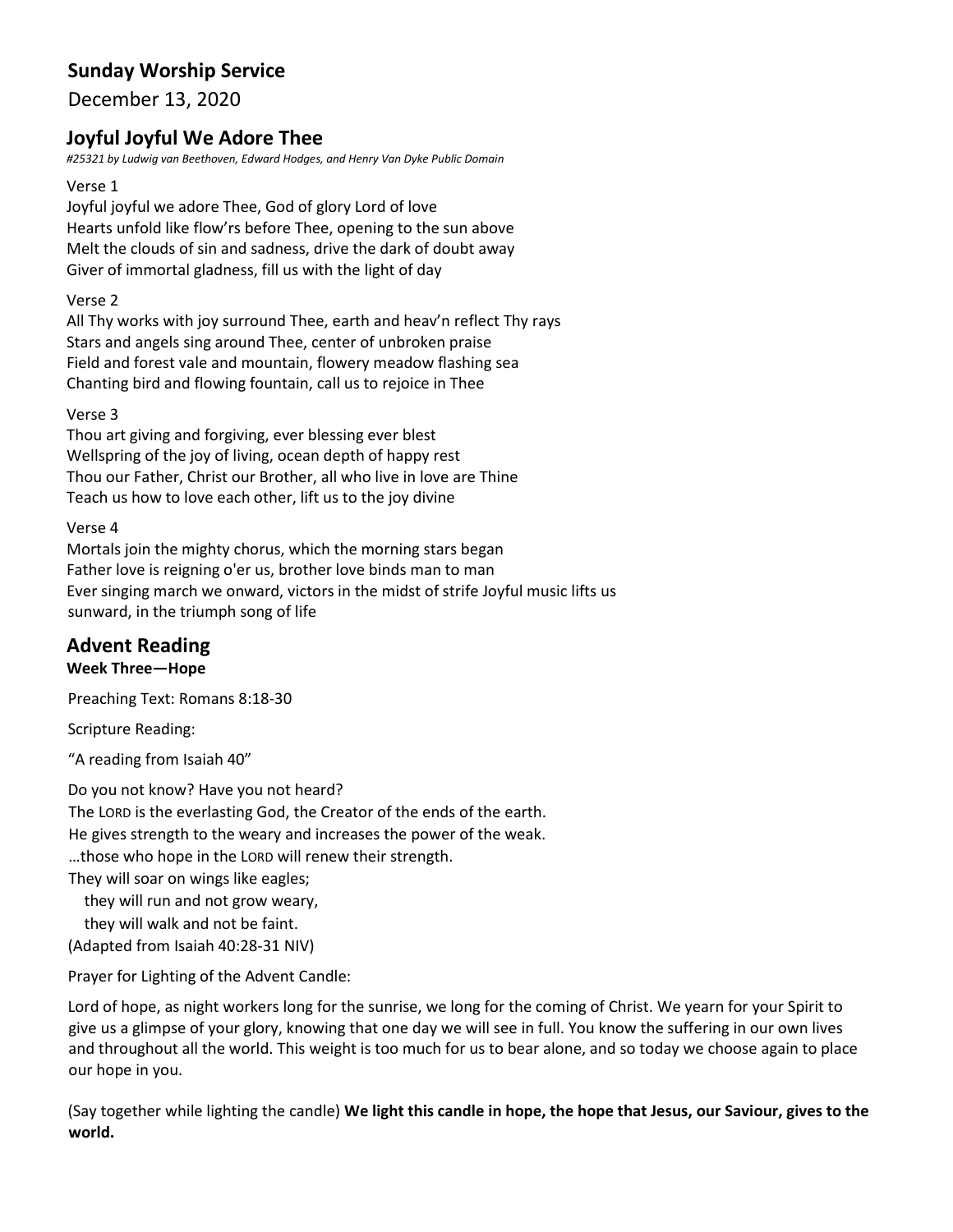# **He Shall Reign Forevermore**

*#7050416 by Chris Tomlin and Matt Maher*

*2015 © S. D. G. Publishing (Admin. by Capitol CMG Publishing), Sixsteps Songs (Admin. by Capitol CMG Publishing), Worship Together Music (Admin. by Capitol CMG Publishing), Be Essential Songs (Admin. by Essential Music Publishing LLC), and I Am A Pilgrim Songs (Admin. by Essential Music Publishing LLC)*

#### Verse 1

In the bleak mid-winter all creation groans For a world in darkness frozen like a stone Light is breaking in a stable for a throne

### Chorus

And He shall reign forevermore forevermore And He shall reign forevermore forevermore Unto us a Child is born the King of kings and Lord of lords And He shall reign forevermore forevermore

### Verse 2

If I were a wise man I would travel far If I were a shepherd I would do my part But poor as I am I will give to Him my heart

### Bridge

Here within a manger lies the One who made the starry skies This baby born for sacrifice Christ the Messiah Into our hopes into our fears the Savior of the world appears The promise of eternal years Christ the Messiah

### Chorus 2

And He shall reign forevermore forevermore And He shall reign forevermore forevermore

# **O Come All Ye Faithful**

*#5606944 by Chris Tomlin 2009 worshiptogether.com songs, sixsteps Music, and Vamos Publishing*

O come, all ye faithful, joyful and triumphant O come ye, o come ye to Bethlehem O come and behold Him, born the King of Angels O come, let us adore Him O come, let us adore Him O come, let us adore Him Christ the Lord

O sing, choirs of angels, sing in exultation O come, o come ye to Bethlehem O Come and behold Him, born the King of Angels O come, let us adore Him O come, let us adore Him O come, let us adore Him Christ the Lord

Yea, Lord, we greet Thee, born this happy morning Jesus, to Thee be glory given Word of the Father Now in flesh appearing O come, let us adore Him O come, let us adore Him O come, let us adore Him Christ the Lord!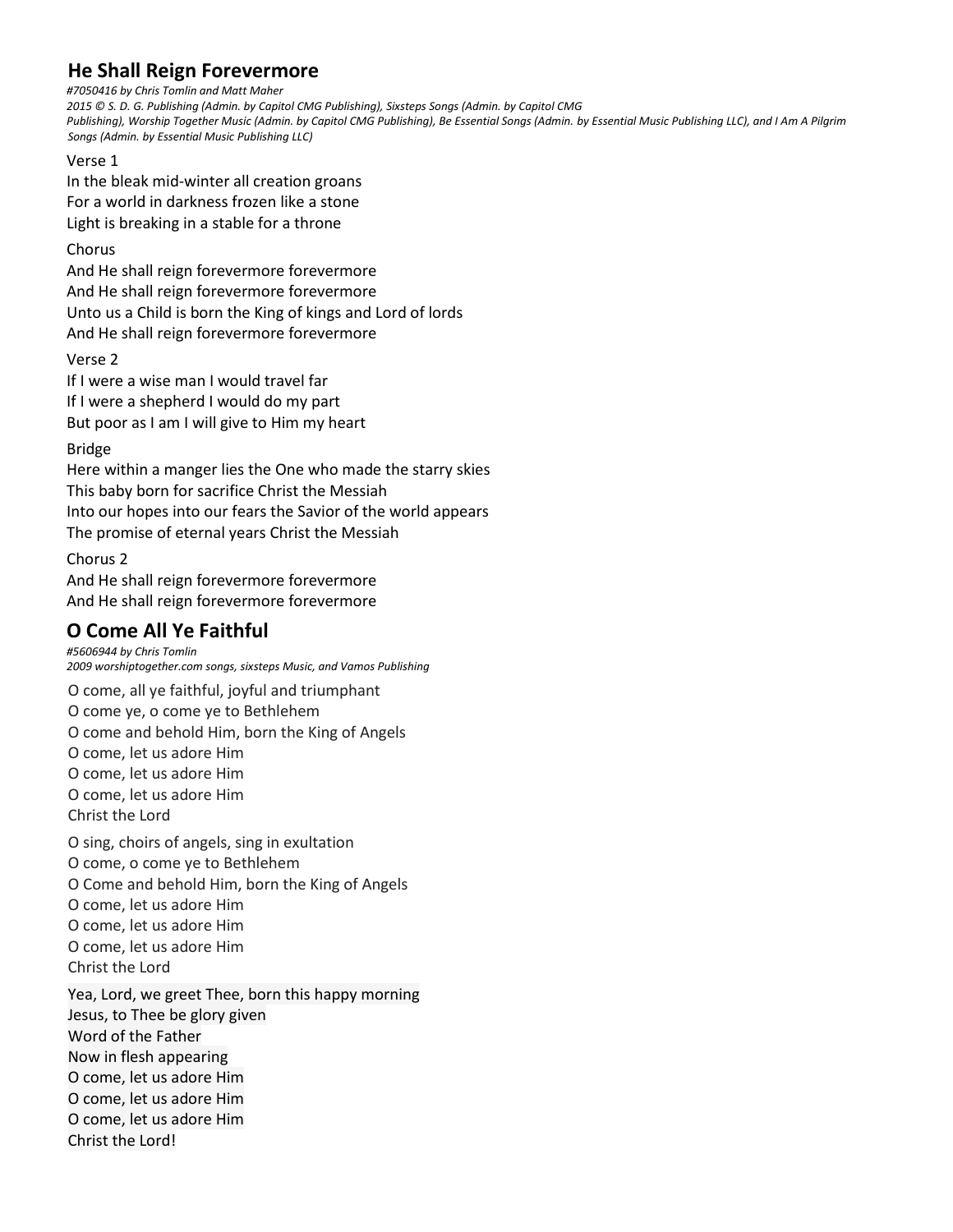# **Sermon Title: ECHOES OF ANOTHER WORLD Scripture Text: Romans 8:18-30**

## **O Come O Come Emmanuel**

*#31982 by Henry Sloane Coffin, Thomas Helmore, and John Mason Neale Public Domain*

Verse 1 O come, O come Emman - uel And ransom captive Is - rael That mourns in lowly exile here Until the Son of God appear

Chorus Rejoice, rejoice, Emman - uel Shall come to you, O Is - rael

Verse 2 O come O wisdom from on high And order all things migh - tily To us the path of knowledge show And teach us in its ways to go

Verse 3 O come O branch of Jesse's stem Unto your own and rescue them From depths of hell your people save And give them victory o'er the grave

# **ADVENT BLESSING: BETWEEN THE TIMES**

*\*Read over the church at the end of service. The Congregation will respond in bold.*

We live in the time between Christ's first and future coming. We believe that Jesus, who was born, suffered, died, and rose again, is with us always, and that we will see him face to face.

May the gift of the incarnation fill you with peace.

**Lord, I receive your peace** May the gift of his presence cause you to rejoice **Lord, I receive your joy.** May the gift of the promised Saviour, born of Mary, renew your hope. **Lord, I receive your hope.** May the gift of God's everlasting comfort strengthen your heart. **Lord, I receive your love.**

Jesus is the King of kings and the Lord of Lords. May the Father, Son, and Holy Spirit, Bless you now and forever. Amen.

—Adapted from Advent Blessing, Worship Sourcebook